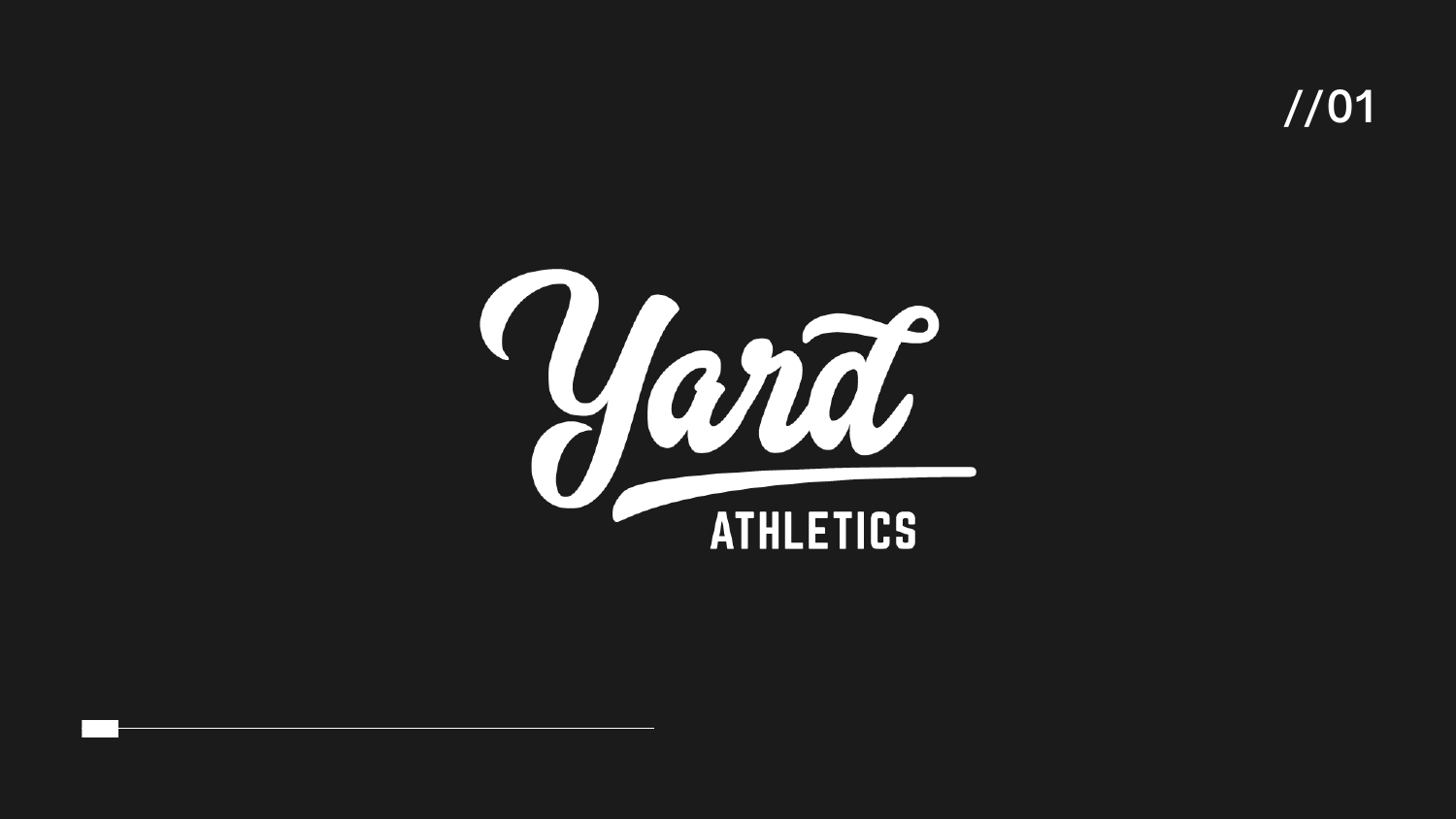## **CONTENTS //02**



| <b>ABOUT</b>    |
|-----------------|
| <b>TEAM</b>     |
| <b>FACILITY</b> |
| TRAINING        |
| CONTACT         |

| 03 |
|----|
| 05 |
| 07 |
| 09 |
| 12 |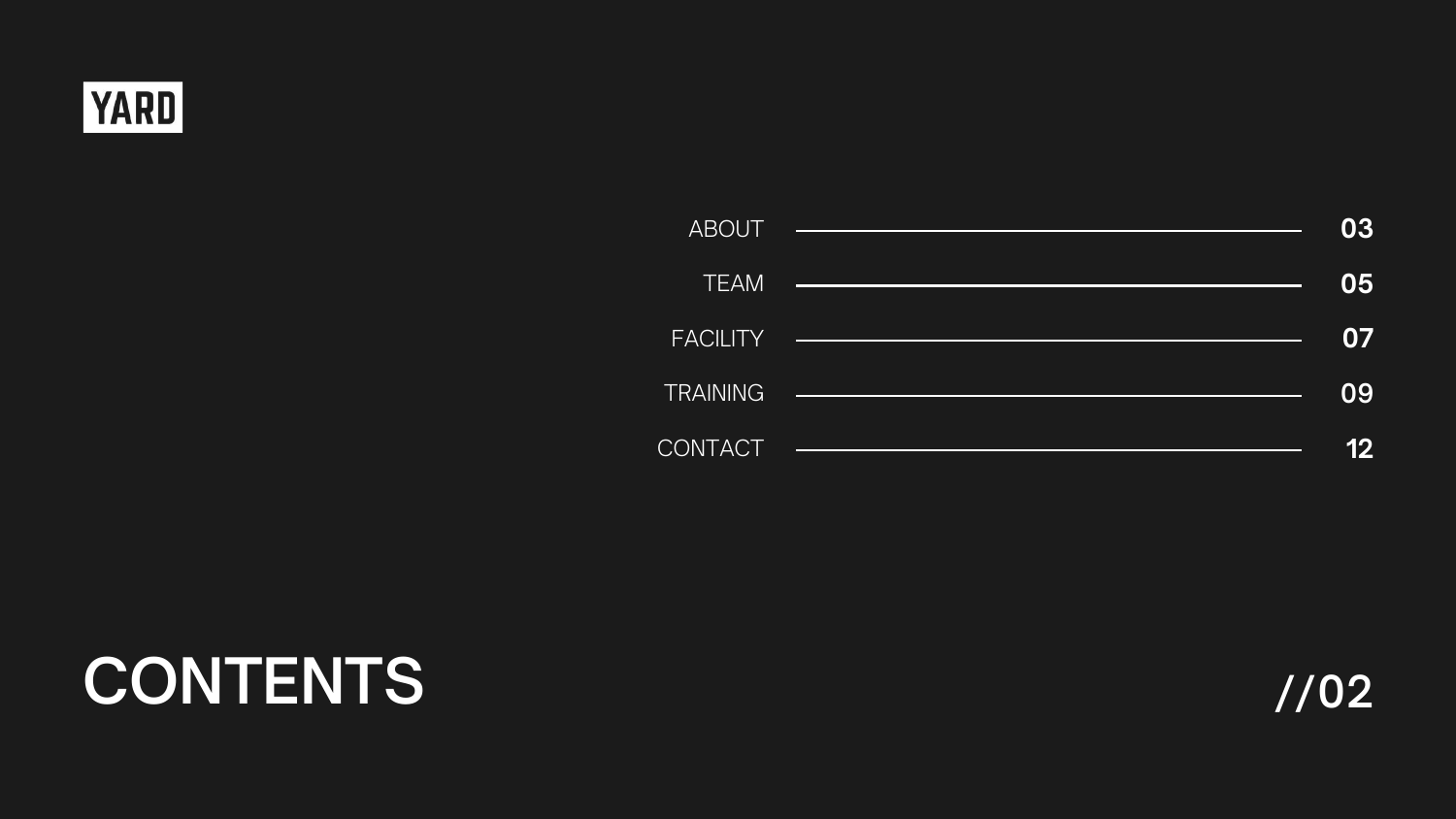## **RAW, UNCUT, BACK TO BASICS**

Yard Athletics is a 2600 Sq. Ft. high performance training facility located in Vancouver, BC. It features a raw, uncut, back to basics style of training. Our coaching staff will provides expertise, passion, commitment and genuine enthusiasm to improve performance and overall well-being..

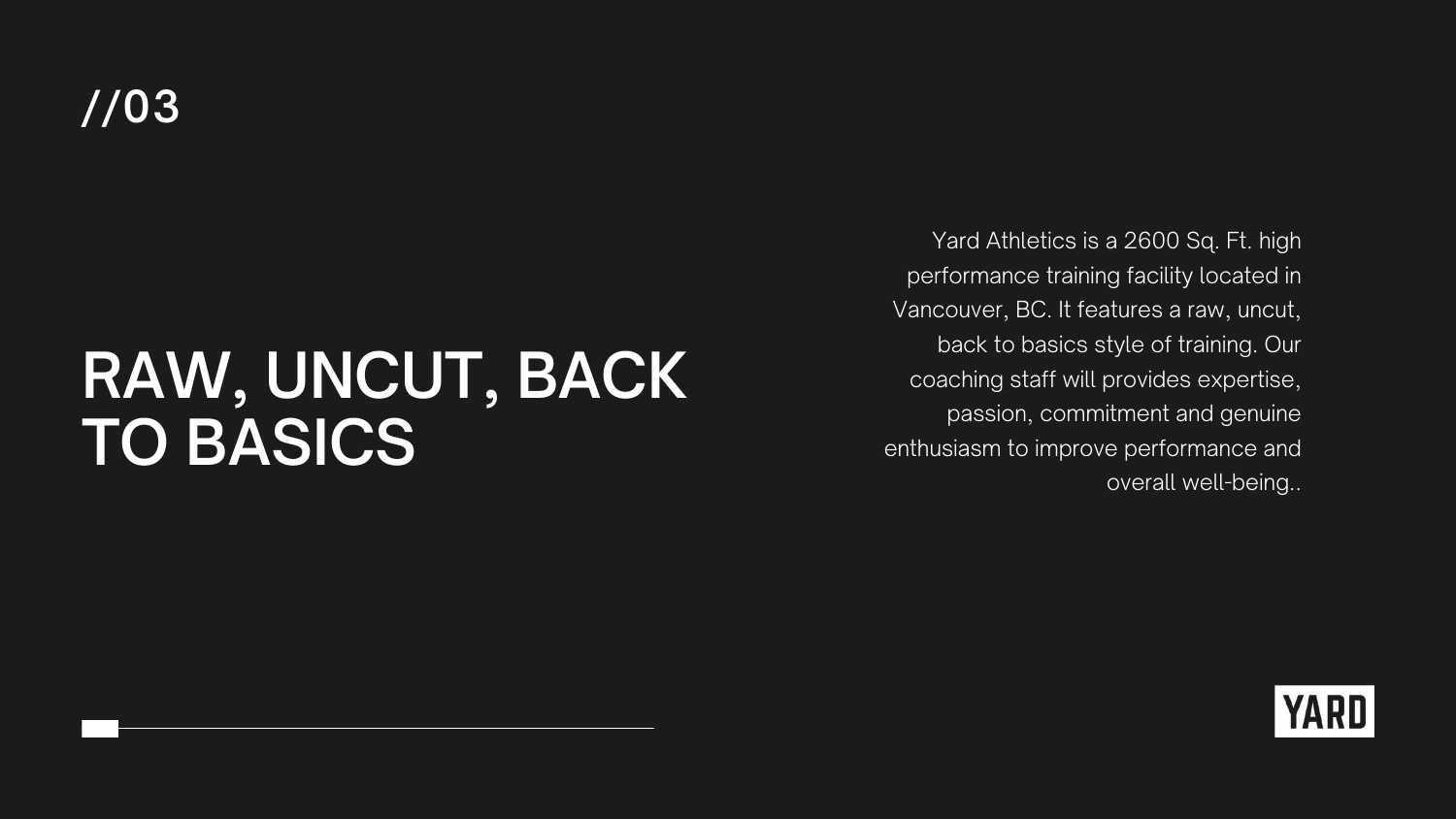

### Ilan Cumberbirch, Founder & Owner

### **TRAINING EXPERECIENCE**

- 15+ years strength and conditioning training
- Owner/Director of Strength & Conditioning for Factory Hockey Player **Development**
- Certified Strength & Conditioning Specialist through the National Strength & Conditioning Association
- Bachelor of Kinesiology, UBC
- Dual-sport athlete (hockey & rugby)

### **WHO'S IN THE GYM WITH ILAN?**

- NHL, Pro, Collegiate, Junior & youth hockey players
- Professional athletes rowing, rugby, soccer, football
- Business executives and entrepreneurs





Ilan's continuous thirst for knowledge, coupled with his years of experience in the high performance strength & conditioning field, allow him to program and coach his clients to the samelevel he would a professional athlete. His scientifically based training philosophy, coupled with his genuine passion, and contagious energy make training sessions a highly desirable component of everybody's lifestyle. Designing and implementing periodized training programs with focuses on mobility, strength, power, speed and/or endurance training, utilizing a broad range of training methodologies; Ilan is able to meet and exceed your training objectives.

### **WHAT TO EXPECT WITH ILAN:**

Ilan's love for sport and fitness started early. As a former professional athlete, he has experienced the rigours of sport from both an athlete's and a coach's perspective, enabling him to understand the commitment and dedication necessary to attain one's full potential.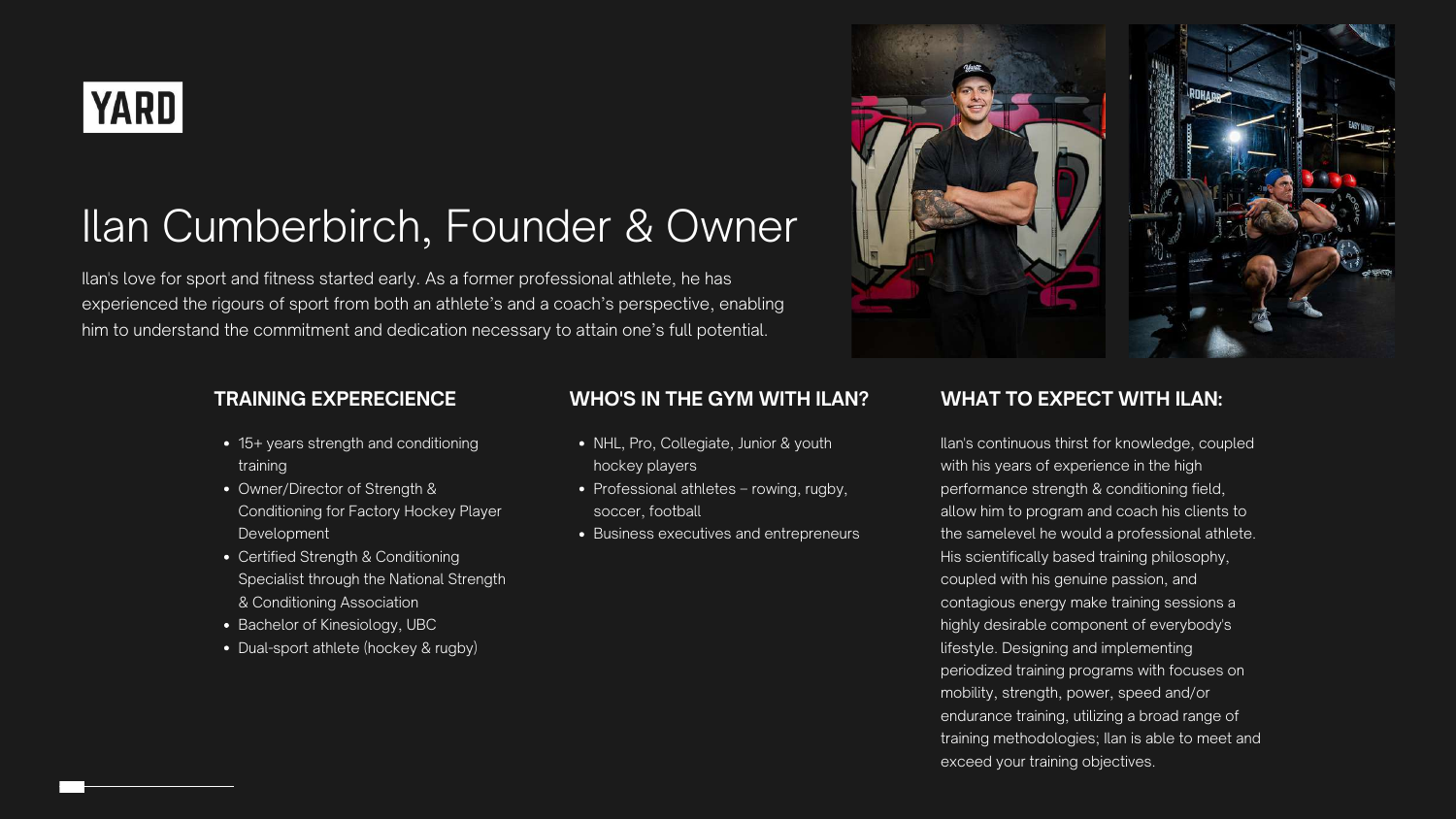#### **SAM SHAW**

Assistant Manager, Strength & Conditioning Coach - BKIN, CSCS

Sam has been working as an athlete and coach in the strength and conditioning industry since 2008. As an athlete Sam has participated at both the collegiate and university level, representing his country on the international stage during that time.



#### **TORIN NIKIFORUK**

Marketing Manager, Strength & Conditioning Coach BS, CPT, PN1

Torin's passion for fitness is celebrated in all forms of movement. Whether it's a multiday hike, or a group fitness class, he loves to find new ways to challenge both his body and mind. Torin's academic interests lie within the role exercise plays as a form of therapy; specifically in neurodegenerative diseases.

#### **LUKE WILLIAMS**

Strength & Conditioning Coach - BA HSCI, PTS

An active lifestyle and athletics have always been a part of Luke's life. A former collegiate quarterback, Luke was forced to end his football career due to injury. This setback became his catalyst for change and Luke became focused on maximizing his physical potential through training. His understanding of the human body and the power of the mind became the focal point in his training regimen and daily life.



# **TEAM**



**LAUREN O'SULLIVAN**

Strength & Conditioning Coach - BFA, MM, PTS

Lauren's dedication to an active lifestyle came out of a need to step away from the academic and subsequent 9-5 desk. The opportunity to connect with a community of like-minded, active people, be it while back-country hiking, at spin, or strength training, is what drove Lauren's interest in Personal Training. The mind-body shift as a result of consistent and progressive exercise gives Lauren the balance needed to tackle all facets of daily life.

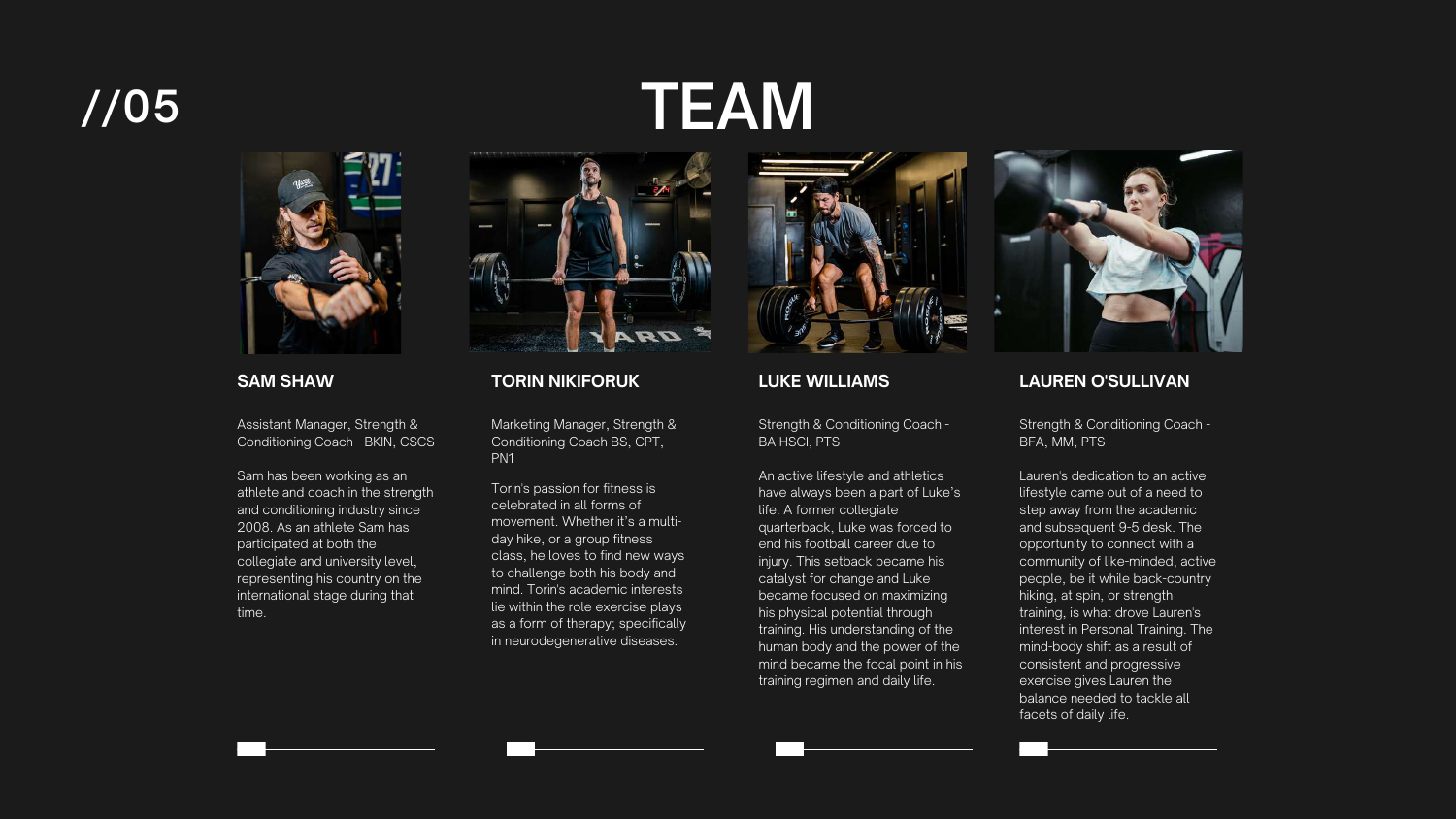## **TEAM**



Head Strength & Conditioning Coach - NCCP Level 1, IFA Fitness & Health **Training** 

#### **MATT ROLAND**

Matt ran track and field all through grade school until grade 9 where hockey became his main focus. He played until junior year in high school at an AAA level. After graduation, Matt went right into working in the tool and die industry where his athletic pursuits were put on hold. After 6 years in the industry, he realized that this lifestyle wasn't the right fit for him. Matt always knew that he wanted some level of physical activity and health in his life.



#### **THEA LUND**

Strength & Conditioning Coach - PTS, GGS-1

Before weight training entered the picture, Thea developed her discipline in the world of performing arts. Her commitment to 16 years of competitive dance training shaped her into the athlete (and coach) she is today. Since then, she's gone from running 21km distances to competing at the National Level in Olympic Weightlifting for 4+ years. Thea believes the best way for trainers to learn more about their craft is by truly testing themselves on both the physical and mental side of performance.



### **//06**



### **NICK TATARYN**

Strength & Conditioning Coach - DPT, BSc, CSCS

Having been in sport since the age of 4 till present day, Nick understands the love of being active while staying healthy, no matter what that may look like to each individual. Nick combines his clinical knowledge as a physiotherapist with his programming and experience as a strength coach to provide a wellrounded, wholistic approach to each individual's training.

### **JEFF ANDERSON**

Strength & Conditioning Coach - BA, DPLM, CSCS, PN1

Growing up, Jeff was always very physically active. Jeff excelled and played competitively in hockey, rugby, football, and basketball. Other activities such as hiking and waterskiing are among his passions. Jeff is also furthering his knowledge and experience as an intern Strength and Conditioning Coach at Simon Fraser University.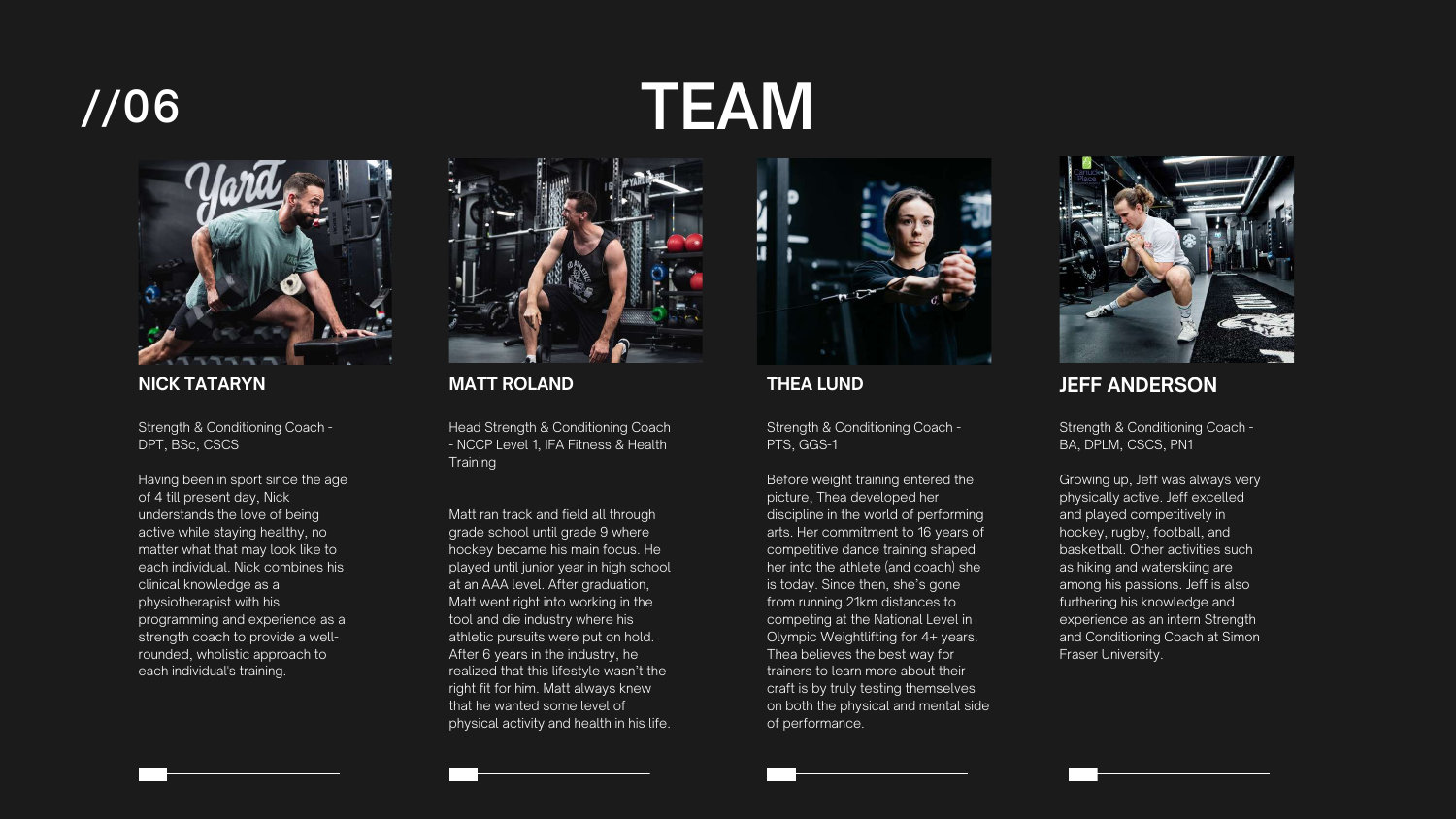# **FACILITY**











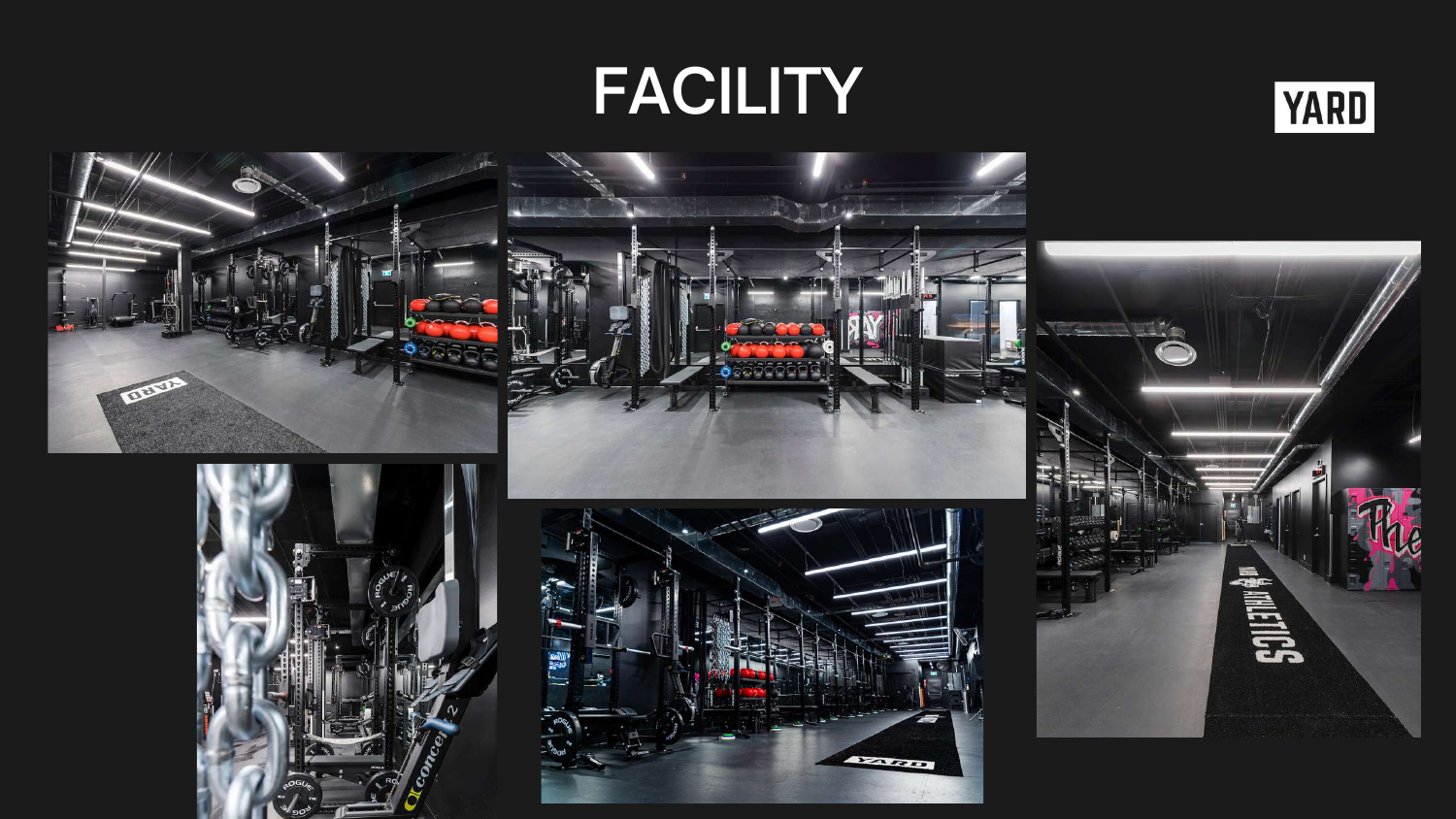2600 SQ FT HIGH PERFORMANCE TRAINING FACILITY 6 ROGUE FITNESS LIFTING STATIONS 2 ROGUE FITNESS POWER RACKS DUMBBELLS RANGING FROM 5-125LBS 50FT TURF KETTLEBELLS RANGING FROM 15-175LBS MEDICINE BALLS RANGING FROM 10-50LB 2 KEISER FUNCTIONAL TRAINER 2 CONCEPT 2 ERG 2 ROGUE ECHO BIKES ASSAULT FITNESS AIR RUNNER

ROGUE LOW CABLE/LAT PULLDOWN ROGUE REVERSE HYPER/GHD ROGUE OHIO OLYMPIC BARBELLS ROGUE BUMPER PLATES 4 ROGUE SOFT PLYO BOXES VARIOUS SPECIALITY BARS ROGUE SLED VARIOUS OTHER LIFTING ACCESSORIES LOCKERS, CHANGEROOMS, SHOWERS AND WASHROOMS TOWEL SERVICE 2 WATER COOLERS



# **//08 EQUIPMENT**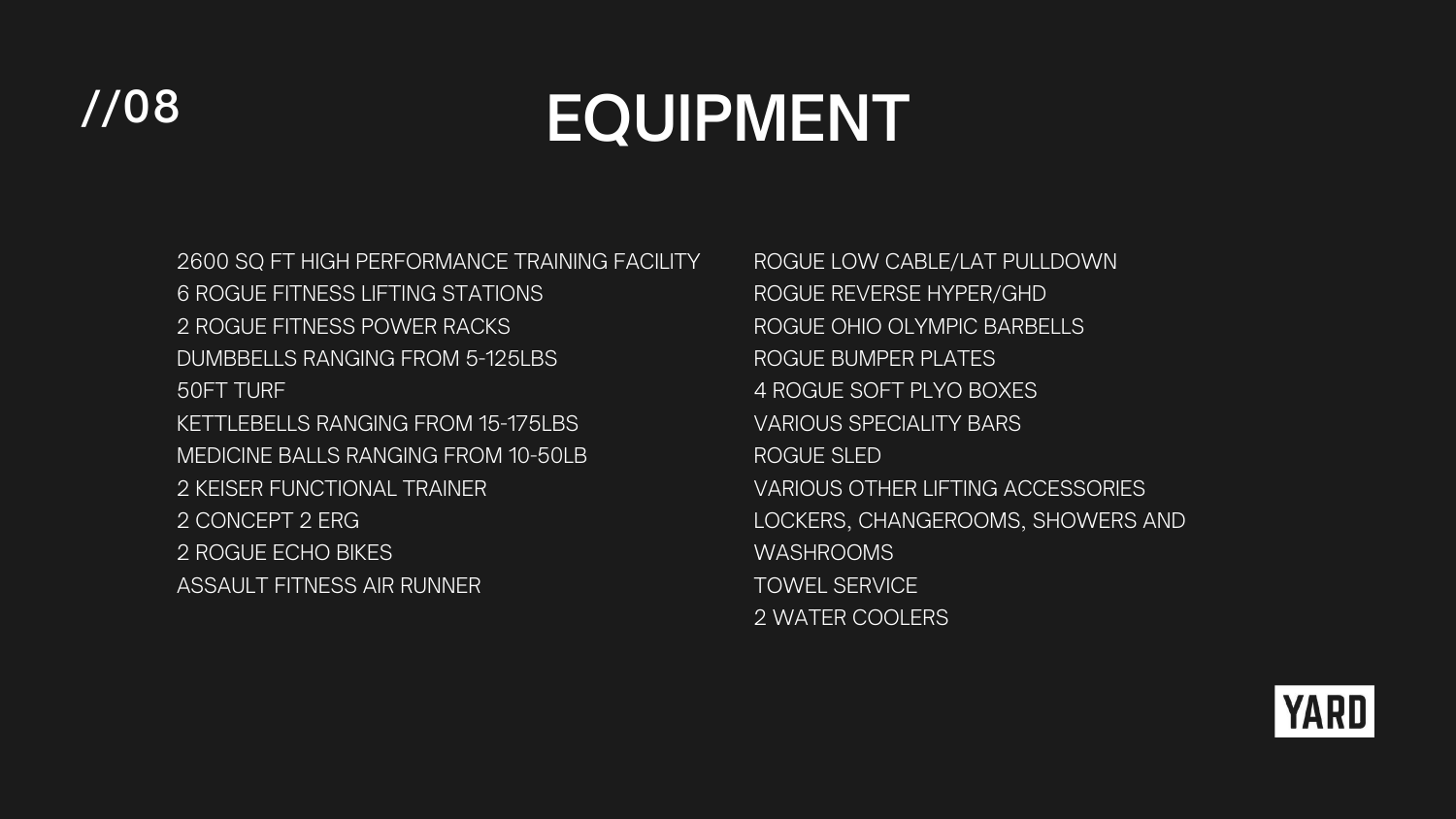# **Customized Strengh & Conditioning**

Our customized strength & conditioning packages are our most popular and effective training sessions available. After an initial consultation to determine your physical goals and objectives, a customized training program is built out and put into action so as to attain and exceed your athletic aspirations be they strength, power, endurance, mobility, aesthetic, or general health.



A customized strength & conditioning program tailored to your athletic objectives and needs, determined in conjunction with our staff of strength & conditioning specialists.

### **1-ON-1 STRENGTH & CONDITIONING**

A customized strength & conditioning program tailored to you and your training partner's athletic objectives and needs, determined in conjunction with our staff of strength & conditioning specialists. NOTE: All doubles training sessions must be applied in conjunction with another training partner.



### **2-ON-1 STRENGTH & CONDITIONING**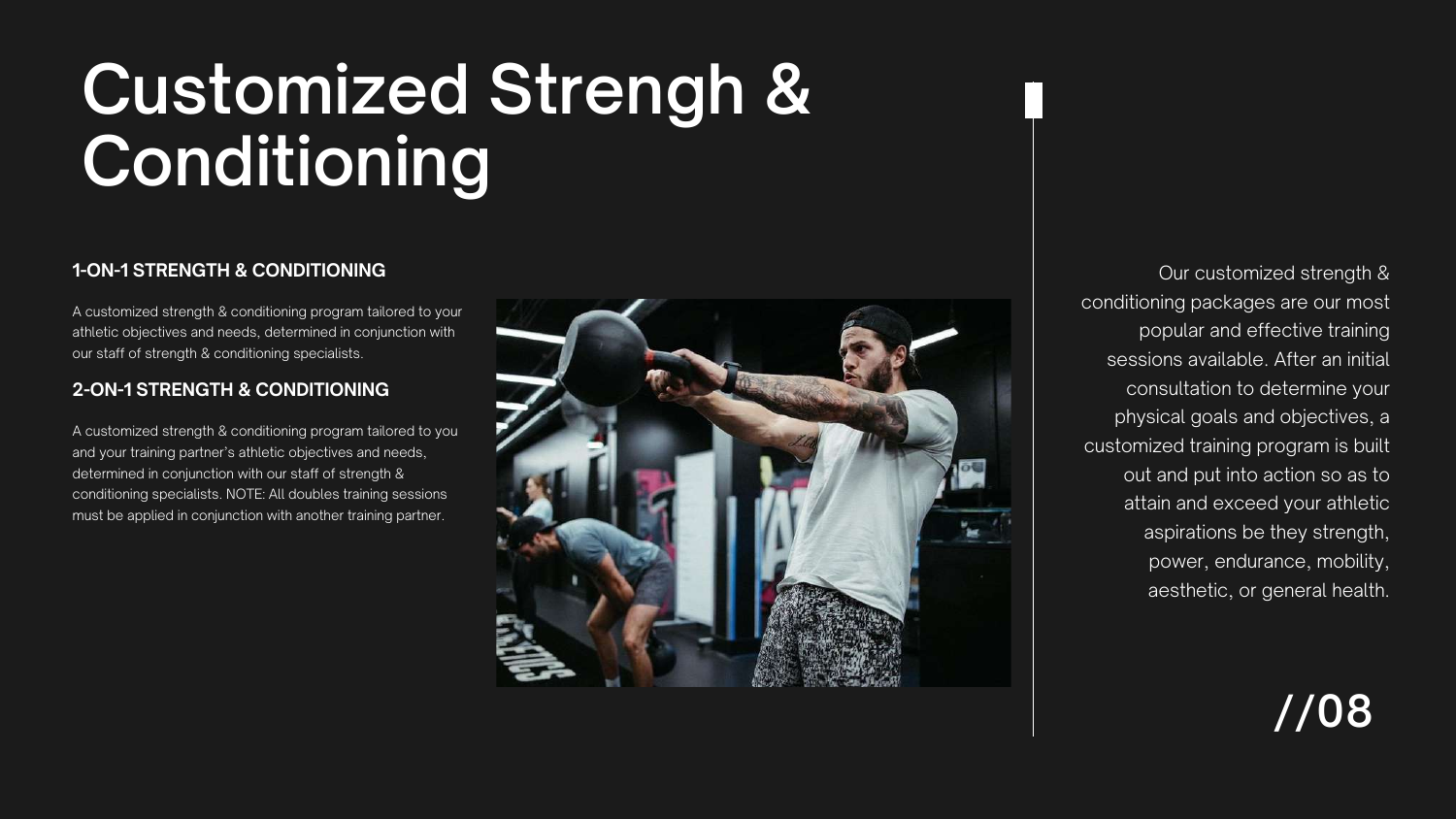# **Semi-Private Training**

Our Semi-Private Training sessions are a taste of what you can experience at Yard Athletics. These intimate groups allow for detailoriented coaching and structured programming in every training session. Whether you are new to weight training, an ex-crossfitter, or a professional athlete looking to remain in-game shape, come check out The [Bone](https://yardathletics.ca/workouts/#bone-yard) Yard, The Junk [Yard](https://yardathletics.ca/workouts/#yard-sale), or The Yard Sale. [There's](https://yardathletics.ca/workouts/#junk-yard) something for everyone!

**//08**

Our bread and butter, this semi-private class is the foundation of what Yard Athletics was built on. Working through various planes of motion, these workouts consist of 2-3 full body complexes followed by conditioning. Our coaches will lead you through variations of the squat, hip hinge, pressing and rowing patterns. All experience levels are welcome and modifications can be made to suit your needs.

### **THE BONE YARD**

tCatered towards intermediate & advanced lifters, come in and train in a group setting while focusing on getting stronger in the fundamental lifts. Less is more in this slower-paced, higher intensity class. Variations of the squat, deadlift, press & row will be the meat & potatoes of the workout with accessory work served as the accoutrement.



#### **THE JUNK YARD**

Looking to 'pump' your glutes and 'abolish' your abs? This posterior chain and core focused session is guaranteed to get you feeling the burn! Join us as we take you through a series of high-intensity, hip focused movements paired with abdominal work. You can expect a wicked 'rump pump' and deep core work!

### **THE BACK YARD**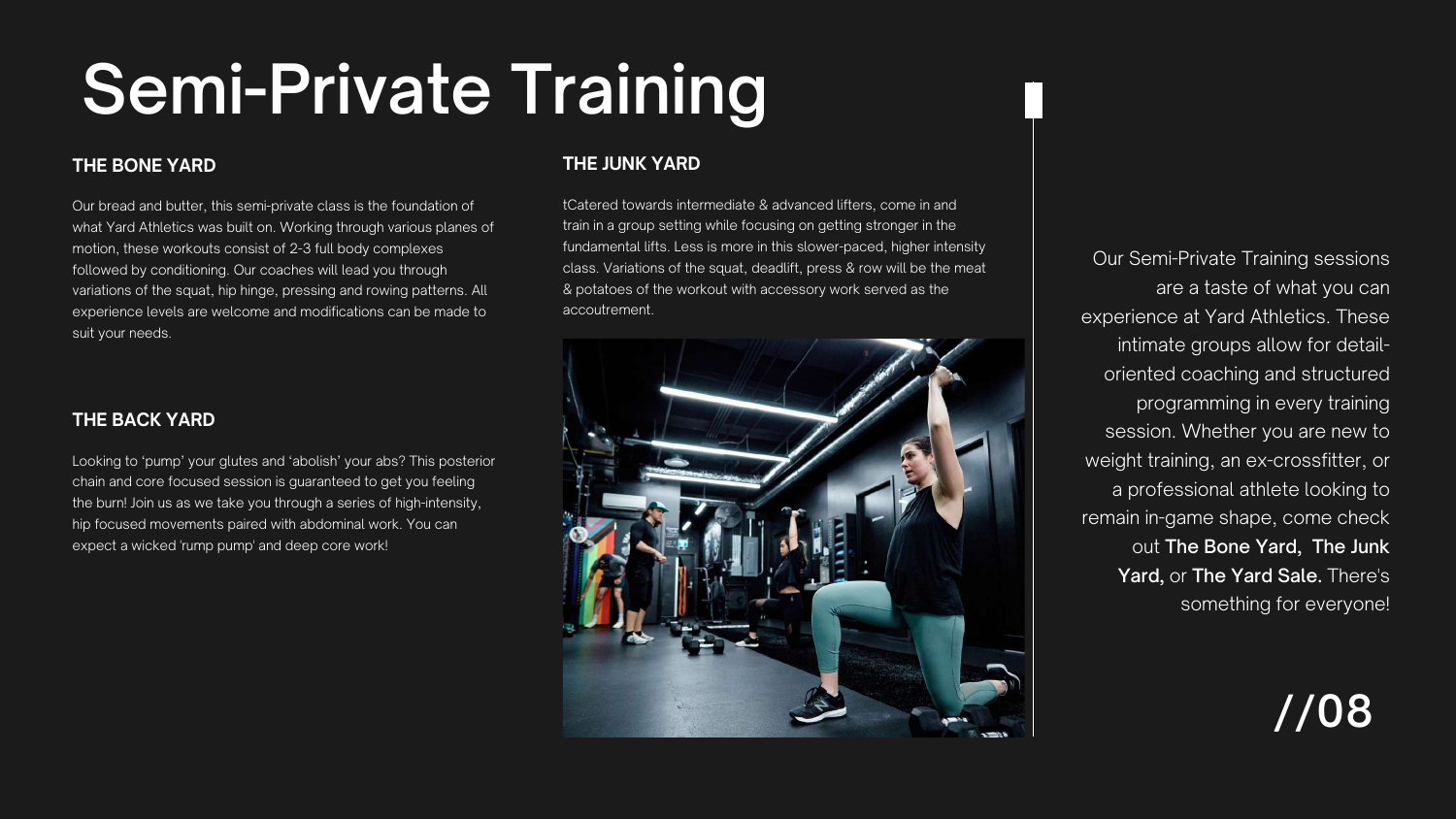### **YARD**

### PROGRAMS THAT DELIVER THE KIND OF RESULTS PRO ATHLETES INSIST ON.

# **Online Training P r o g r a m s**

### TORCH FAT | BUILD MUSCLE | HAVE FUN

- VARIETY OF PROGRAMS BASED ON YOUR GOALS
- 60-75 MINUTE WORKOUTS
- 4-12 WEEK PROGRAMS
- VIDEO LIBRARY WITH OVER 200+ VIDEOS
- CUSTOMIZED PROGRAMMING
- LEARN PROPER LIFTING **TECHNIQUE**